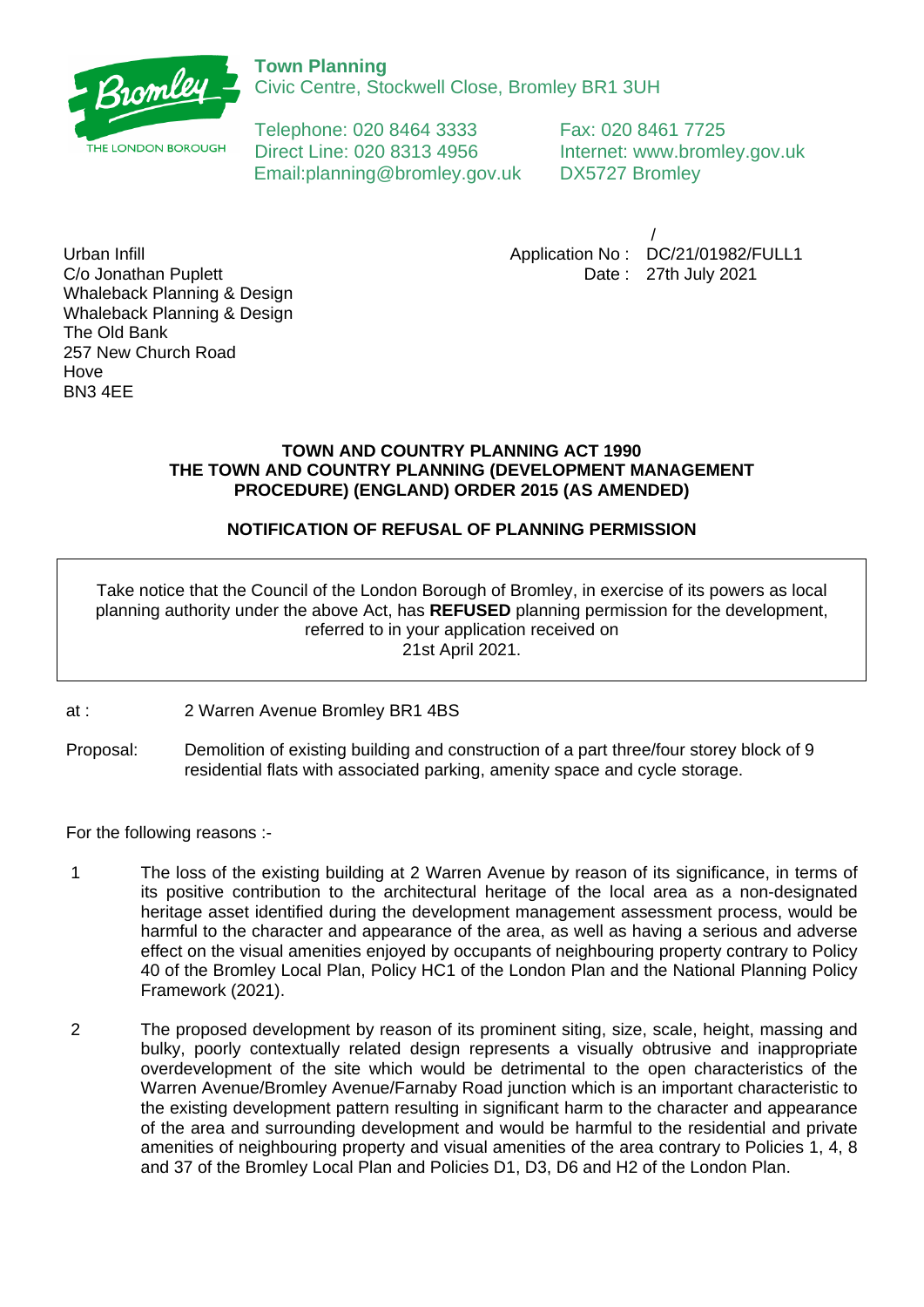3 The proposed development by reason of its overbearing nature, siting and proximity to neighbouring buildings and property boundaries would have a serious and adverse effect on the privacy and amenity enjoyed by the occupants of neighbouring property at No38 Bromley Avenue contrary to 4, 8 and 37 of the Bromley Local Plan and Policies D1, D3, D6 and H2 of the London Plan.

Signed:

**Assistant Director (Planning)** On behalf of the London Borough of Bromley Council

### **YOUR ATTENTION IS DRAWN TO THE NOTES OVERLEAF – these include information on time limits within which to submit an appeal, which can be a short as 28 days from the decision date.**

To assist applicants the Local Planning Authority has produced policies and written guidance, all of which is available on the Council's website at www.bromley.gov.uk/planning. Through the provision of a pre-application advice service the Local Planning Authority encourages early engagement to resolve problems that can occur in relation to dealing with a planning application by providing clear guidance as to how the aims of the development plan can be achieved in a sustainable and appropriate manner in accordance with paragraphs 188 - 190 of the National Planning Policy Framework 2012.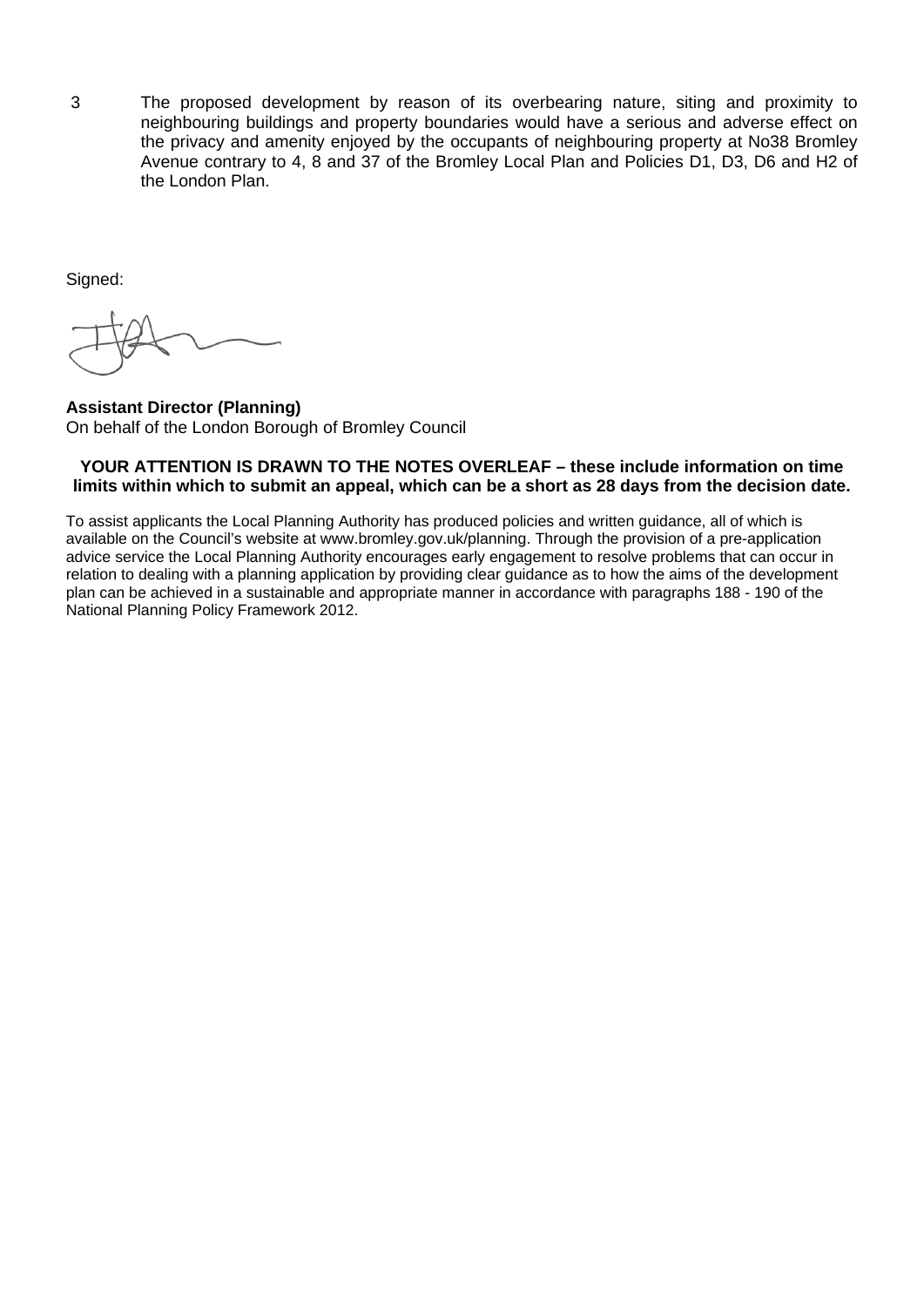#### **Approvals with or without conditions, or refusals of applications for planning permission under the Town and Country Planning Act 1990 and the Town and Country Planning (General Development Procedure) Order 2015 (as amended) and applications for Listed Building and Conservation Area Consent under the Planning (Listed Buildings and Conservation Areas) Act 1990 (as amended)**

If you disagree with the decision of the Local Planning Authority (LPA) to refuse permission or approval for the proposed development, or to grant permission or approval subject to conditions, you may appeal to The Planning Inspectorate (PINS). This is an independent Executive Agency which provides fair and impartial decisions on appeals against LPA decisions on planning consents in accordance with Section 78 of the Town and Country Planning Act 1990 and for Listed Building and Conservation Area consents in accordance with Section 20 and 21 of the Planning (Listed Buildings and Conservation Areas) Act 1990.

Appeals must be made within 12 weeks of the Decision Notice date for householder planning applications and within 6 months for any other application. They must be submitted on a form, which is obtainable from The Planning Inspectorate Temple Quay House, 2 The Square, Temple Quay Bristol BS1 6PN or online from [https://www.gov.uk/appeal-planning](https://www.gov.uk/appeal-planning-decision)[decision](https://www.gov.uk/appeal-planning-decision). If an enforcement notice is or has been served relating to the same or substantially the same development as in your application, then the time limit to appeal will expire 28 days after the enforcement notice is served – except that you will have a minimum of 28 days to appeal after the right of appeal begins and the time limit will expire no later than it would if there were no enforcement notice.

If you intend to submit an appeal that you would like examined by inquiry then you must notify the Local Planning Authority ([PlanningAppeals@bromley.gov.uk](mailto:PlanningAppeals@bromley.gov.uk)) and Planning Inspectorate [\(inquiryappeals@planninginspectorate.gov.uk](mailto:inquiryappeals@planninginspectorate.gov.uk)) at least 10 days before submitting the appeal. See [https://www.gov.uk/government/collections/casework-dealt-with-by](https://www.gov.uk/government/collections/casework-dealt-with-by-inquiries)[inquiries](https://www.gov.uk/government/collections/casework-dealt-with-by-inquiries) for further details.

The Secretary of State (including PINS) is not required to entertain an appeal if it appears to him that permission for the proposed development could not have been granted by the Local Planning Authority, or could not have been so granted otherwise than subject to the conditions imposed by them, having regard to the Statutory requirements, to the provisions of the development order, and to any directions given under the order.

If planning permission, listed building or conservation area consent to develop land is refused, or granted subject to conditions, whether by the Local Planning Authority or by the Secretary of State (including PINS) on appeal, and the owner of the land claims that the land has become incapable of reasonably beneficial use in its existing state and cannot be rendered capable of reasonably beneficial use by the carrying out of any development which has been or would be permitted, he may serve on the London Borough of Bromley a purchase notice requiring that the Council purchase his interest in the land in accordance with the provisions of Part VI Chapter 1 of the Town and Country Planning Act 1990 or in accordance with the provisions of Section 32 of the Planning (Listed Buildings and Conservation Areas) Act 1990.

In certain circumstances, a claim may be made against the local planning authority for compensation, where permission or consent is refused, or granted subject to conditions by the Secretary of State on appeal or on a reference of the application to him. These circumstances in which compensation is payable are set out in Section 114 of the Town and Country Planning Act 1990 and in Section 27 of the Planning (Listed Buildings and Conservation Areas) Act 1990.

#### **Applications for Express Consent under the Town and Country Planning Act 1990 and the Town and Country Planning (Control of Advertisements) Regulations 2007**

If you disagree with the decision of the local planning authority to refuse consent for the display of an advertisement or to grant consent subject to conditions, you may by notice served within 8 weeks of the receipt of this notice, or such longer period as the Secretary of State may agree, appeal to the Planning Inspectorate in accordance with the provision of Part 3 Section 17 of The Town and Country Planning (Control of Advertisements) Regulations 2007. Forms are available from The Planning Inspectorate Temple Quay House, 2 The Square, Temple Quay Bristol BS1 6PN or online from <https://www.gov.uk/appeal-planning-decision>

#### **Town and Country Planning Act 1990 (as amended). A Certificate of Lawfulness for an existing proposed use or development**

If you are aggrieved by a refusal to grant, a Certificate of Lawfulness, you may appeal to the Planning Inspectorate under Section 195 and 196 of the Town and Country Planning Act 1990 (as amended).

#### **AN IMPORTANT FOOTNOTE**

Permission or approval referred to overleaf is confined to permission under the Town and Country Planning Act 1990, Planning (Listed Buildings and Conservation Areas) Act 1990, the Town and Country Planning General Development Order 2015 as amended, and the Town and Country Planning (Control of Advertisements) Regulations 2007, and does not obviate the necessity of compliance with any other enactment, by law, or other provision whatsoever or of obtaining from the appropriate authority or authorities any permission, Building Regulation, consent, approval or authorisation which may be required.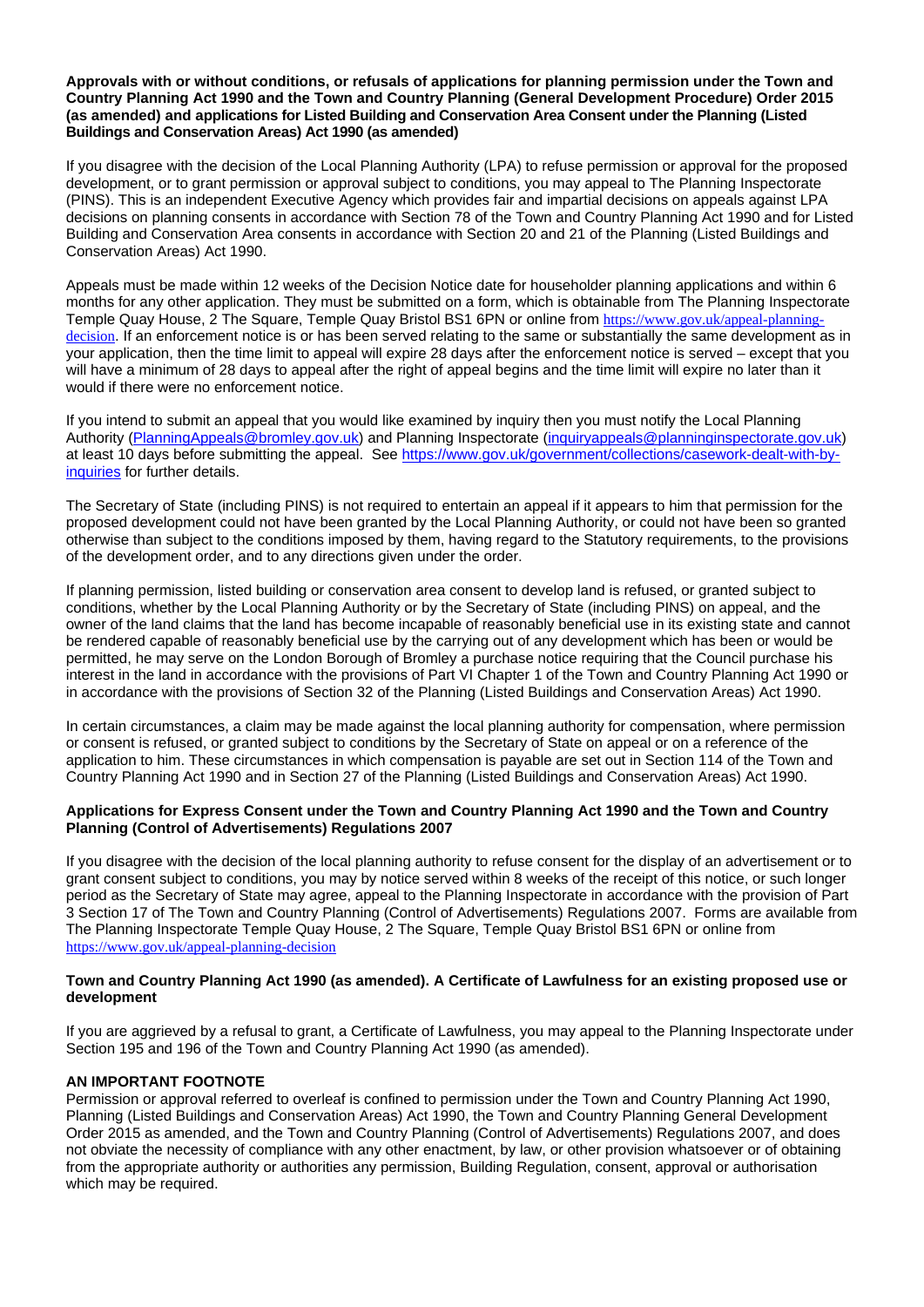You are reminded that the Borough Council's permission does not modify or affect any personal or restrictive covenants, easement, etc., applying to or affecting either this or any other land or the rights of any persons (including the London Borough of Bromley Council) entitled to the benefits thereof or holding an interest in the property concerned in this development or in any adjoining property.

#### **ACCESS FOR PEOPLE WITH DISABILITIES**

Your attention is drawn to British Standard and Government advice concerning means of access for people with a disability. This advice applies to educational, recreational and retail premises as well as office, factories and business premises.

# **Community Infrastructure Levy (CIL) Information Note**

This application is considered to be liable for the Mayor of London's Community Infrastructure Levy (CIL). The CIL is a planning charge levied on net additional floorspace arising from new developments or creation of new dwellings (including through a change of use) in order to fund infrastructure to support development in the local area. The Council acts as collecting authority for the Mayor of London who has a levy to raise money for transport Infrastructure in the London area.

The first step in the CIL process is to complete a CIL Additional Information Requirement Form or Form 5: Notice of Chargeable Development for permitted developments. All the forms underlined can be found at: http://www.bromley.gov.uk/cil

The CIL Team can calculate the CIL liability based on the information you provided for the planning application, however we are unable to discount existing floorspace that has been in continuous use without the above forms.

At the same time, Form 1: Assumption of Liability must be completed in order to produce a Liability Notice. This form tells us who is responsible for paying the CIL charge. If this form is not completed within two weeks of the issue of the planning decision notice, CIL liability will default to the landowner or applicant at a cost of £50. You may have already completed the forms above during the application process.

If you wish to apply for charitable or social housing relief then Form 2: Claiming Exemption or Relief should be submitted. If you are a 'self builder' who builds or commissions a home for their own occupation you may apply for exemption using Form 7: Self Build Exemption Claim Form: Part 1 for the entire home or Self Build Annex or Extension Claim Form. **Exemption forms must be submitted before commencement** of the development and will be granted relief upon receiving a Relief Decision Notice. The **Form 7: Self Build Exemption Claim Form Part 2 form must be submitted within six months of completion** or the levy will become payable.

The Council will serve a Liability Notice on the person(s) who have assumed liability to pay. It is the liable party's responsibility to notify the Council when commencement (demolition, digging for foundations and underground services and change of use) has started using Form 6: Commencement Notice. **Late notification of a commencement date will result in penalties such as the removal of eligibility for the self-build exemption**, **a 20% surcharge**, the removal of the 60 day payment period requiring immediate payment or CIL stop notices.

The Council will issue a Demand Notice to the liable person(s) setting out the total CIL amount payable on commencement of the development and the payment date. Please note the chargeable amount will be indexed linked. This notice will be emailed and/or posted to the liable person(s) via the contact details provided in Form 1: Assumption of Liability.

Our finance contractors will shortly afterwards send an invoice with a paying-in slip and information on payment methods following a Demand Notice. Non-payment and failure to comply with CIL procedures will result in surcharges.